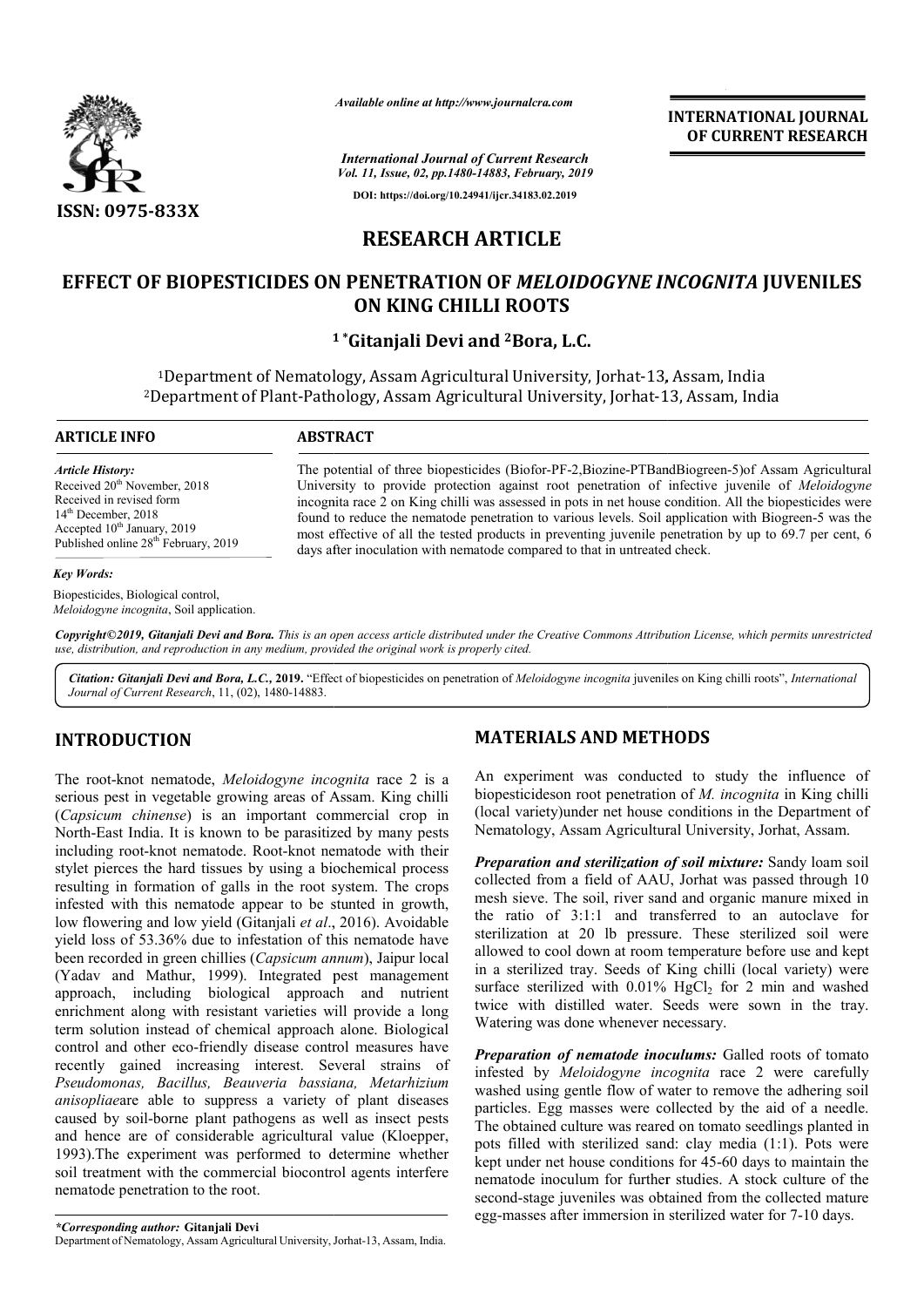| Table 1. Effect of biopesticides on penetration of Meloidogyne incognita juveniles on King chilli roots. (Average of 5 replications) |  |  |
|--------------------------------------------------------------------------------------------------------------------------------------|--|--|
|                                                                                                                                      |  |  |

| Treatment                                                                                                                                        | Number of juveniles penetrated/5 g rootDays after inoculation |                            |                            |                               |                            |                               |                            |                               |                           |                               |                              |                              |
|--------------------------------------------------------------------------------------------------------------------------------------------------|---------------------------------------------------------------|----------------------------|----------------------------|-------------------------------|----------------------------|-------------------------------|----------------------------|-------------------------------|---------------------------|-------------------------------|------------------------------|------------------------------|
| (w/w)                                                                                                                                            | $\overline{2}$                                                | $\%$ (-)ve<br>over control | 4                          | $\%$ (-)ve<br>over<br>control | 6                          | $\%$ (-)ve<br>over<br>control | 8                          | $\%$ (-)ve<br>over<br>control | 10                        | $\%$ (-)ve<br>over<br>control | 12                           | $% (-)ve$<br>over<br>control |
| Biofor-PF-2                                                                                                                                      | 14.2<br>$(3.82)^c$                                            | 60.5                       | 26.8<br>$(5.22)^{\circ}$   | 56.7                          | 35.2<br>$(5.97)^c$         | 54.8                          | 42.4<br>$(6.54)^c$         | 51.2                          | 46.2<br>$(6.83)^c$        | 51.8                          | 50.8<br>$(7.16)^{b}$         | 47.0                         |
| Biozin<br>÷.<br><b>PTB</b>                                                                                                                       | 20.0<br>$(4.50)^{b}$                                          | 44.0                       | 36.2<br>$(6.05)^{b}$       | 41.6                          | 45.0<br>$(6.74)^{b}$       | 42.3                          | 52<br>$(7.24)^{b}$         | 40.2                          | 55.0<br>$(7.44)^{b}$      | 42.7                          | 58.2<br>$(7.66)^{b}$         | 37.8                         |
| Biogreen-5                                                                                                                                       | 10.2<br>$(3.22)^d$                                            | 71.6                       | 18.8<br>$(4.39)^d$         | 69.6                          | 23.6<br>$(4.90)^d$         | 69.7                          | 30.2<br>$(5.53)^d$         | 65.2                          | 35.2<br>$(5.97)^d$        | 63.3                          | 38.8<br>$(6.26)^{b}$         | 59.5                         |
| Carbofuran<br>3G<br>Control                                                                                                                      | 6.2<br>$(2.57)^e$<br>36.0                                     | 82.0                       | 10.4<br>$(3.29)^e$<br>62.0 | 83.0                          | 12.4<br>$(3.58)^e$<br>78.0 | 84.1                          | 12.2<br>$(3.55)^e$<br>87.0 | 85.9                          | 9.5<br>$(3.17)^e$<br>96.0 | 90.0                          | 10.2<br>$(3.26)^{b}$<br>96.0 | 89.3                         |
| $CD(P=0.05)$                                                                                                                                     | $(6.03)^{a}$<br>(0.55)                                        |                            | $(7.90)^{a}$<br>(0.20)     |                               | $(8.85)^{a}$<br>(0.24)     |                               | $(9.35)^{a}$<br>(0.22)     |                               | $(9.82)^{a}$<br>(0.16)    |                               | $(14.11)^{a}$<br>(5.7)       |                              |
| Figures in parentheses indicate $(X+0.5)^{1}$<br>transformed values. Figures indicating common letters do not differ significantly at $P=0.05$ . |                                                               |                            |                            |                               |                            |                               |                            |                               |                           |                               |                              |                              |

*Propagation of the bioagent:* The talc based biopesticides viz., Biofor-PF-2(contains beneficial microbes: *Pseudomonas fluorescence*, *Trichoderma harzianum*), Biozin-PTB (contains beneficial microbes: *Pseudomonas fluorescence*, *Trichoderma viride*, *Bacillus brevis*) and Biogreen-5(contains beneficial microbes: *Trichoderma viride*, plant growth promoting rhizobacteria, *Bacillus thuringiensi, Beauveria bassiana, Metarhizium anisopliae*) were procured from Department of Plant Pathology, AAU, Jorhat. One kg of each biopesticides was mixed with 10 kg of dry cowdung for 15 days. After15 days of incubation the mixer was ready for application. The tested concentration of fungi  $(2\times10^9$  spores /g) and bacteria  $(1\times10^{9}$  CFU/g) was determined by the aid of haemocytometer.

*Soil amendment with biocontrol agent:* One month old seedlings of King chilli (local variety),were transplanted singly in 10 cm diam. earthen pots containing 500 g of sterilized soilsand mixture. Ten days after transplantation, the roots of each plant were inoculated with  $1 J_2/g$  soil. For inoculation of M. *incognita,* soil around the roots was carefully removed so that the roots were not damaged. The talc formulations of biocontrol agents viz., Biofor-PF-2, Biozin-PTB and Biogreen-5 were applied at 10% (w/w) immediately after inoculation of nematodes. Treatment with Carbofuran 3G 0.1% (w/w) was included for comparison. Check treatment without biocontrol agents or nematicide was included. There were 5 replications for each treatment. The experiment was conducted in a completely randomized design. Observations were recorded on penetration of juveniles at 2, 4,6,8,10,12 days after inoculation of nematodes. The top part of the plants was cut down at the base and the pots were then, inverted and tapped for intact root system. It was then, carefully washed under a stream of water. After removing the soil debris, the root system was gently pressed between blotting papers followed by chopping the roots into 5g pieces. The chopped roots were then stained as per technique of Byrd *et al.,* (1983). Total number of nematodes was calculated from the figures available per 5 g roots. The data were subjected to square root transformation for statistical analysis and critical differences were determined (Gomez and Gomez, 1984).

### **RESULTS AND DISCUSSION**

The nematode penetration in King chilli roots was observed up to 12 days after inoculation (DAI). The results of the *in vitro*  studies indicated that significant (P<0.05) reduction in penetration of *M. incognita* in all the biopesticide treated King chilli plants. The results revealed that Biogreen-5 and Biofor-PF-2 had profound effect of root penetration of *M. incognita* to

King chilli. Data in the Table 1 showed that level of nematode penetration was reduced by 71.6, 69.6, 69.7, 65.2, 63.3 and 59.5 per cent in Biogreen-5 treated seedlings over control at 2, 4, 6, 8, 10 and 12 DAI respectively. It was followed by Biofor-PF-2 (60.5, 56.7, 54.8, 51.2, 51.8 and 47.0) and Biozin-PTB (44.0, 41.6, 42.3, 40.2, 42.7, 37.8) and differed significantly (P=0.05) over control. Oostendrop and Sikora (1990) reported that the sugar beet cyst nematode, *Heterodera schachtii*  penetration was decreased due to *P. fluorescens* treatment. The mechanism responsible for the reduction in nematode penetration was attributed to the ability of the bacterium to envelop or bind to root surface lectins, thereby interfering with normal host recognition by the nematode. Further, disruption in the movement of infective juveniles due to fatty acids (Djian *et al*., 1991) and reduced attractiveness of root tips due to ammonia excreted by these bacteria (Castro *et al*., 1990) and in addition the ability of rhizobacteria to colonize root surface (Dobbelaere *et al*., 2003) which masked the probable penetration sites available on the root probably delayed and reduced root invasion and subsequent egg deposition, resulting in reduced nematode population per root system thus affecting the total reproduction in comparison to untreated check. Fluorescent pseudomonads were reported to produce iron chelating siderophores (Kloepper *et al*.,1980), antibiotics and hydrogen cyanide (Ahl *et al*., 1986) and these compounds were implicated in lower penetration of infective juvenile, reduction of pathogenic rhizosphere microorganisms, creating an environment favourable for root growth (Leong, 1986). Reduction in nematode population in roots might be due to premature egg hatching and reduction in viability and mobility of juveniles induced by secondary metabolites such as 2, 4-diacetylphloroglucinol (PHL) and lytic enzymes produced by *P.fluorescens* (Elsherif and Grossmann, 1996; Dunne *et al*., 1998). Delayed nematode egg hatch and reduced motility of J<sub>2</sub> of *Meloidogyne* spp. due to culture supernatants of *Pseudomonas* sp. (Sharma *et al*., 1998) and *Bacillus* sp. (Padgham *et al.,* 2005; Jonathan and Umamaheswari, 2006) are also known. The mechanisms which mediate these effects include the production of metabolites (Siddiqui and Mahmood, 1995; Kalaiarasan, 2000; Siddiqui and Shaukat, 2003) which reduce hatch and attraction and/or degradation of specific root exudates which control nematode behavior. Siddiqui and Shaukat (2002) reported that two rhizobacteria, *Pseudomonas aeruginosa* strain IE-6S+ and *P*. *fluorescens* strain CHA0, used as a bare root-dip treatment or as a soil drench, substantially reduced *M. javanica* juvenile penetration into tomato roots under glasshouse conditions. Reduced nematode penetration in the biocontrol inoculated seedling is probably related to the nematotoxic metabolites produced by these bioagents, which reduced egg hatch and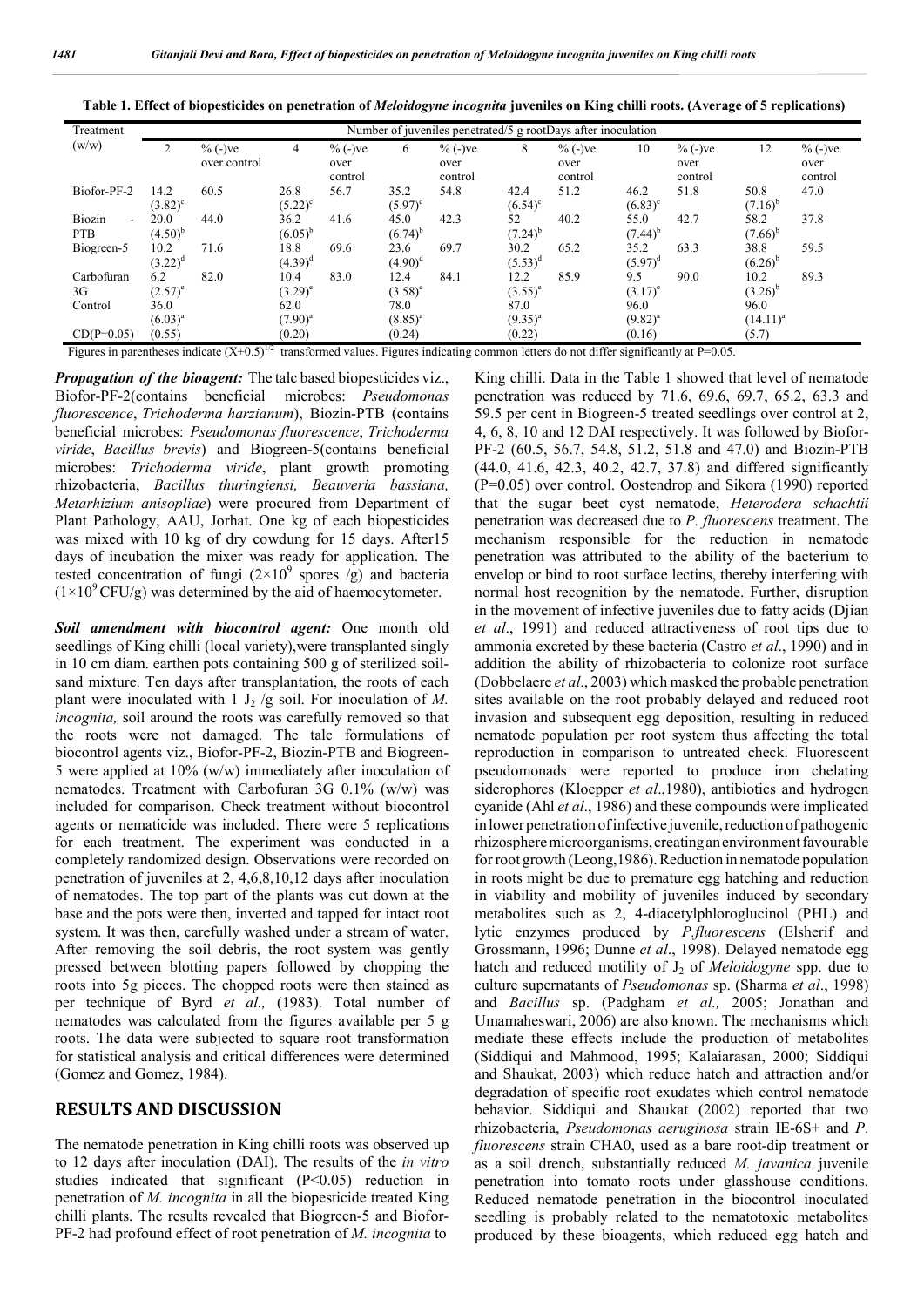mobility of juveniles. Thus fewer  $J_2$  were available to invade host plant root. Dababat (2007) and Dababat and Sikoro (2007) reported that the endophytes inoculated plants exudates reduced the total number of nematodes attracted to the inoculation area by up to 80 per cent over uninoculated control. Similar alleviating impact on nematode disease intensity by reducing the penetration rate has been exhibited by a number of rhizobacteria. *Pseudomonas fluorescens* and *Bacillus megaterium* were found to reduce J<sub>2</sub> penetration by *M.graminicola* in rice seedlings (Anita and Rajendran, 2005; Padgham *et al*., 2005). *In vitro* studies demonstrated the activity of metabolites derived from *Trichoderma* treated soil extracts and direct parasitic interactions between the fungus and the nematode (Sharon *et al*., 2001).Several metabolites of microbial origin have been reported to posses antibiosis effects against nematode activities. Volatile fatty acids suppress egg hatching by impairing embryogenesis of *M.incognita* (Bansal and Bajaj, 2003). It can be inferred that *Pseudomonas* and *Bacillus* sp. are having high activity against *M.incognita*. Rhizobacteria especially plant growth promoting bacteria are considered most ideal candidates for nematode control due to the nematotoxic metabolites produced and accumulated to the toxic level during their growth (Bansal and Bajaj, 2003) and also due to their high rate of multiplication, spread and colonization in rhizosphere and on plant root surface (Gutierrez Manero *et al*., 2001; Dobbelaere *et al*., 2003). Developing and further characterizing more beneficial microorganisms will in future provide a comprehensive and sustainable crop protection.

### **REFERENCES**

- Ahl, P., Voisarad, C., Defago, G. 1986. Iron bound siderophores, cyanic acid and antibiotics involved in suppression of *Thielaviopsis basicola* by *Pseudomonas fluorescen*s strain. *J Phytopathol*., 116 : 121-134.
- Anita, B. and Rajendran, G. 2005. Effect of different methods of application of the plant growth promoting bacterium, *Pseudomonas fluorescens* on the management of *Meloidogyne graminicola* infecting rice. *JBC*, 20: 233-236.
- Bansal, R.K. and Bajaj, A. 2003. Effect of volatile fatty acids on embryogenesis and hatching of *Meloidogyne incognita* eggs. *Nematol. Mediterr.,* 31:135-140.
- Byrd, D.W.Jr., Kirpatrik, T., Barker, K.R. 1983. An improved technique for clearing and staining plant tissues for detection of nematodes. *J.Nematol.,* 15 : 142-143.
- Castro, C.E., Becer, N.O., McKinney, Thomason, J.J. 1990. Strong repellency of the root-knot nematode, *Meloidogyne incognita* by specific inorganic ions. *J Chem Ecol.,* 16 1199-1205.
- Dababat, A.A. 2007. Importance of the mutualistic endophyte *Fusarium oxysporum* 162 for enhancement of tomato transplants and the biological control of the root knot nematode *Meloidogyne incognita*, with particular reference to mode of action. Dissertation, Rheinische Friedrich-Wilhelms-Universitat, Bonn Germany.
- Dababat, A.A. and Sikora, R.A. 2007. Effects of the mutualistic endophyte *Fusarium oxysporum* 162 on *Meloidogyne incognita* attraction and penetration on tomato. *NEMATOLOGY,* 9: 771-776.
- Djian, C., Pijarowski, L., Ponchet, M., Arpin, N., Favre Bonvin, J. 1991. Acetic acid: a selective nematicidal metabolite from culture filtrates of *Paecilomyces lilacinus* (Thorn) Samson and *Trichoderma longibrachiatum* Rifai. *Nematologica*, 37: 101-112.
- Dobbelaere, S., Vanderleyden, J., Okon, Y. 2003.Plant growth promoting effects of diazotrophs in the rhizosphere. *CRC Crit Rev Plant Sci.,* 22(2): 107-149.
- Dunne, C., Cronin, D., Moknne Loccoz, Y., O'Gara, F. 1998. Biological control of phytopathogens by phloroglucinol and hydrolytic enzyme producing bacterial inoculants. Bulletin OILB/SROP, 21:19-25.
- Elsherif, M. and Grossmann, P. 1996. Role of biotic factors in the control of soil-borne fungi by fluorescent pseudomonads. *Microbiol. Res.*, 151:351-357.
- Gitanjali Devi, Rumjum Goswami Phukan, K.Hazarika, P.Das and Pranjal Bhuyan.2016. Screening of King chilli (*Capsicum chinense*) cultivars against root-knot nematode*, Meloidogyne incognita. J Nematol.,* 46(2):160-161.
- Gomez, K.A. and Gomez, A.A.1984. Stastical Procedures for Agricultural Research. John Wiley and Sons., New York, U.S.A.680 pp.
- Gutierrez Manero, F.J., Ramos, S.B., Probanza, A., Mehouachi, J., Tadeo, F.R., Talon, M.2001.The plant growth promoting rhizobacteria *Bacillus pumilus* and *Bacillus licheniformis* produce high amounts of physiologically active gibberellins. *Physiol Plant.*, 111:206-211.
- Jonathan EL, Umamaheswari R 2006. Biomanagement of nematodes infesting banana bacterial endophytes (*Bacillus subtilis*). *J Nematol.,* 36 (2): 6303-6960
- Kalaiarasan, P.2000. Studies on the nematode pest of groundnut (*Arachis hypogaea* L.) and its management. M.Sc., (Ag., ) Thesis, TNAU, Coimbatore-3, India. pp 93.
- Khan, T. A., and Saxena, S. K. 1997. Effect of root-dip treatment with fungal filtrates on root penetration, development and reproduction of *Meloidogyne javanica* on tomato. Int. J. Nematol., 7:85-88.
- Khan, T. A., and Saxena, S. K. 1997. Effect of root-dip treatment with fungal filtrates on root penetration, development and reproduction of *Meloidogyne javanica* on tomato. Int. J. Nematol., 7:85-88.
- Kloepper, J.W. 1993. Plant growth promoting rhizobacteria as biological controlagents. In: Meeting FB (Ed) *Soil Microbial Ecology*, Marcel Dekker, New York, USA, pp 255-274.
- Kloepper, J.W., Leong, J., Teintze, M., Schroth, M.N.1980. Enhancement of plant growth by siderophores produced by plant growth promoting rhizobacteria. Nature, 286: 885- 886.
- Leong, J. 1986.Siderophores: their biochemistry and possible role in the biocontrol of plant pathogens. *Annu Rev Phytopathol.,* 24: 187-209.
- Oostendorp, M. and Sikora. R.A. 1990. *In vitro* inter relationship between rhizosphere bacteria and *Heterodera schachtii*. *Rev. Nematol.,* 13: 269-274.
- Padgham, J., Le, H., Sikora, R.A.2005. Opportunities for nematode biocontrol in lowland rainfed rice using bacterial endophytes. In: Symposium of the Global Food and Product Chain Dynamics, Innovations, Conflicts, Strategies. Hohenheim, Germany. Oct. 11-13. pp.15.
- Sharma, S.B., Rupela, O.P., Ansari, M.A., Gopalakrishnan, S.1998.Suppression of *Meloidogyne javanica* egg hatch by an isolate of *Pseudomonas striata*.In: 3rd International Symposium of Afro-Asian Society of Nematologists, Coimbatore, pp.16-19.
- Sharon, E., M. Bar-Eyal, I. Chet, A. Herrera-Estrella, O. Kleifeld, and Y. Spiegel 2001. Biological Control of the Root-Knot Nematode *Meloidogyne javanica* by *Trichoderma harzianum. Phytopathology,* 91(7): 687 -693.